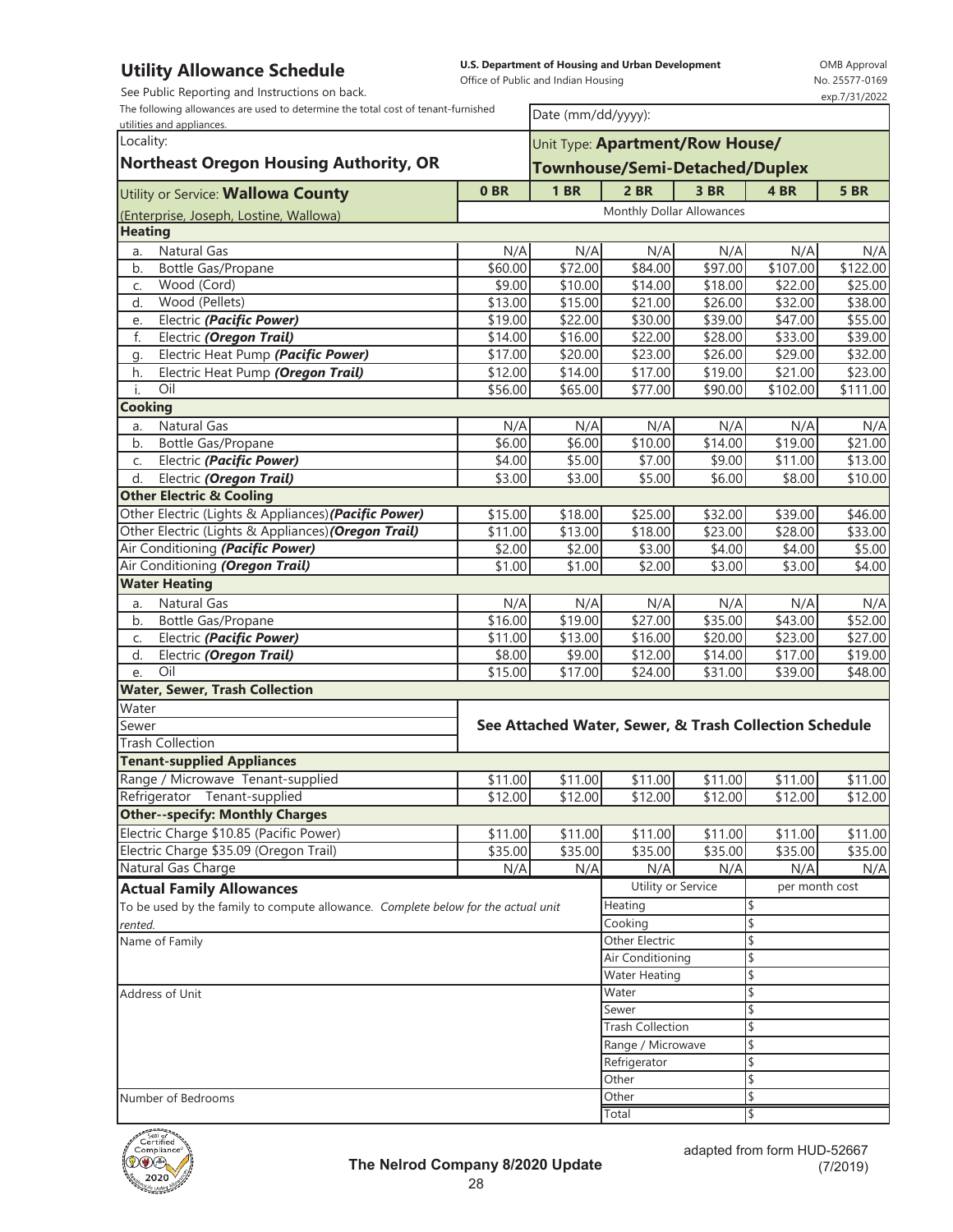## **Utility Allowance Schedule**

See Public Reporting and Instructions on back.

**U.S. Department of Housing and Urban Development**  Office of Public and Indian Housing

Date (mm/dd/yyyy):

OMB Approval No. 25577-0169 exp.7/31/2022

The following allowances are used to determine the total cost of tenant-furnished

| utilities and appliances.                                                         |                     |             |                                                        |                 |                     |                     |  |  |
|-----------------------------------------------------------------------------------|---------------------|-------------|--------------------------------------------------------|-----------------|---------------------|---------------------|--|--|
| Locality:                                                                         |                     |             | Unit Type: Detached House/Mobile Home                  |                 |                     |                     |  |  |
| <b>Northeast Oregon Housing Authority, OR</b>                                     |                     |             |                                                        |                 |                     |                     |  |  |
| Utility or Service: Wallowa County                                                | 0 <sub>BR</sub>     | <b>1 BR</b> | 2 BR                                                   | 3 BR            | 4 BR                | <b>5 BR</b>         |  |  |
|                                                                                   |                     |             | Monthly Dollar Allowances                              |                 |                     |                     |  |  |
| (Enterprise, Joseph, Lostine, Wallowa)<br><b>Heating</b>                          |                     |             |                                                        |                 |                     |                     |  |  |
| Natural Gas                                                                       | N/A                 | N/A         |                                                        |                 |                     |                     |  |  |
| a.<br>Bottle Gas/Propane<br>b.                                                    | \$89.00             | \$103.00    | N/A<br>\$122.00                                        | N/A<br>\$138.00 | N/A<br>\$155.00     | N/A<br>\$173.00     |  |  |
| Wood (Cord)<br>C.                                                                 | \$21.00             | \$25.00     | \$29.00                                                | \$33.00         | \$37.00             | \$42.00             |  |  |
| Wood (Pellets)<br>d.                                                              | $\overline{$}31.00$ | \$36.00     | \$43.00                                                | \$49.00         | \$55.00             | \$61.00             |  |  |
| Electric (Pacific Power)<br>e.                                                    | \$45.00             | \$53.00     | \$62.00                                                | \$71.00         | \$80.00             | \$90.00             |  |  |
| f.<br>Electric (Oregon Trail)                                                     | \$32.00             | \$38.00     | \$45.00                                                | \$51.00         | \$58.00             | \$64.00             |  |  |
| Electric Heat Pump (Pacific Power)<br>q.                                          | \$24.00             | \$28.00     | \$34.00                                                | \$38.00         | \$42.00             | \$46.00             |  |  |
| Electric Heat Pump (Oregon Trail)<br>h.                                           | \$17.00             | \$20.00     | \$24.00                                                | \$27.00         | \$30.00             | \$33.00             |  |  |
| Oil<br>i.                                                                         | \$80.00             | \$94.00     | \$111.00                                               | \$128.00        | \$143.00            | \$160.00            |  |  |
| <b>Cooking</b>                                                                    |                     |             |                                                        |                 |                     |                     |  |  |
| Natural Gas<br>a.                                                                 | N/A                 | N/A         | N/A                                                    | N/A             | N/A                 | N/A                 |  |  |
| Bottle Gas/Propane<br>b.                                                          | \$6.00              | \$6.00      | \$10.00                                                | \$14.00         | $\overline{$19.00}$ | $\overline{$}21.00$ |  |  |
| Electric (Pacific Power)<br>C.                                                    | \$4.00              | \$5.00      | \$7.00                                                 | \$9.00          | \$11.00             | \$13.00             |  |  |
| d.<br>Electric (Oregon Trail)                                                     | \$3.00              | \$3.00      | \$5.00                                                 | \$6.00          | \$8.00              | \$10.00             |  |  |
| <b>Other Electric &amp; Cooling</b>                                               |                     |             |                                                        |                 |                     |                     |  |  |
| Other Electric (Lights & Appliances) (Pacific Power)                              | \$23.00             | \$27.00     | \$37.00                                                | \$47.00         | \$58.00             | \$68.00             |  |  |
| Other Electric (Lights & Appliances) (Oregon Trail)                               | \$16.00             | \$19.00     | \$26.00                                                | \$34.00         | \$41.00             | \$49.00             |  |  |
| Air Conditioning (Pacific Power)                                                  | \$1.00              | \$2.00      | \$3.00                                                 | \$5.00          | \$7.00              | \$9.00              |  |  |
| Air Conditioning (Oregon Trail)                                                   | \$1.00              | \$1.00      | \$2.00                                                 | \$4.00          | \$5.00              | \$7.00              |  |  |
| <b>Water Heating</b>                                                              |                     |             |                                                        |                 |                     |                     |  |  |
| Natural Gas<br>a.                                                                 | N/A                 | N/A         | N/A                                                    | N/A             | N/A                 | N/A                 |  |  |
| Bottle Gas/Propane<br>b.                                                          | \$21.00             | \$23.00     | \$33.00                                                | \$43.00         | \$54.00             | $\overline{$66.00}$ |  |  |
| Electric (Pacific Power)<br>C.                                                    | \$14.00             | \$16.00     | \$20.00                                                | \$25.00         | \$29.00             | $\overline{$}34.00$ |  |  |
| d.<br>Electric (Oregon Trail)                                                     | \$10.00             | \$11.00     | \$15.00                                                | \$18.00         | \$21.00             | \$24.00             |  |  |
| Oil<br>e.                                                                         | \$17.00             | \$22.00     | \$31.00                                                | \$41.00         | \$51.00             | \$58.00             |  |  |
| Water, Sewer, Trash Collection                                                    |                     |             |                                                        |                 |                     |                     |  |  |
| Water                                                                             |                     |             |                                                        |                 |                     |                     |  |  |
| Sewer                                                                             |                     |             | See Attached Water, Sewer, & Trash Collection Schedule |                 |                     |                     |  |  |
| <b>Trash Collection</b>                                                           |                     |             |                                                        |                 |                     |                     |  |  |
| <b>Tenant-supplied Appliances</b>                                                 |                     |             |                                                        |                 |                     |                     |  |  |
| Range / Microwave Tenant-supplied                                                 | \$11.00             | \$11.00     | \$11.00                                                | \$11.00         | \$11.00             | \$11.00             |  |  |
| Refrigerator Tenant-supplied                                                      | \$12.00             | \$12.00     | $\overline{$}12.00$                                    | \$12.00         | \$12.00             | \$12.00             |  |  |
| <b>Other--specify: Monthly Charges</b>                                            |                     |             |                                                        |                 |                     |                     |  |  |
| Electric Charge \$10.85 (Pacific Power)                                           | \$11.00             | \$11.00     | \$11.00                                                | \$11.00         | \$11.00             | \$11.00             |  |  |
| Electric Charge \$35.09 (Oregon Trail)                                            | \$35.00             | \$35.00     | \$35.00                                                | \$35.00         | \$35.00             | \$35.00             |  |  |
| Natural Gas Charge                                                                | N/A                 | N/A         | N/A                                                    | N/A             | N/A                 | N/A                 |  |  |
| <b>Actual Family Allowances</b>                                                   |                     |             | Utility or Service                                     |                 | per month cost      |                     |  |  |
| To be used by the family to compute allowance. Complete below for the actual unit |                     |             | Heating                                                |                 | \$                  |                     |  |  |
| rented.                                                                           |                     |             | Cooking                                                |                 | \$                  |                     |  |  |
| Name of Family                                                                    |                     |             | Other Electric                                         |                 | \$                  |                     |  |  |
|                                                                                   |                     |             | Air Conditioning                                       |                 | \$                  |                     |  |  |
|                                                                                   |                     |             | <b>Water Heating</b>                                   |                 | \$                  |                     |  |  |
| Address of Unit                                                                   |                     |             | Water                                                  |                 | \$                  |                     |  |  |
|                                                                                   |                     |             | Sewer                                                  |                 | \$                  |                     |  |  |
|                                                                                   |                     |             | <b>Trash Collection</b>                                |                 | \$                  |                     |  |  |
|                                                                                   |                     |             | Range / Microwave                                      |                 | \$                  |                     |  |  |
|                                                                                   |                     |             | Refrigerator                                           |                 | \$                  |                     |  |  |
|                                                                                   |                     |             | Other                                                  |                 | \$                  |                     |  |  |
| Number of Bedrooms                                                                |                     |             | Other                                                  |                 | \$                  |                     |  |  |
|                                                                                   |                     |             | Total                                                  |                 | 1\$                 |                     |  |  |